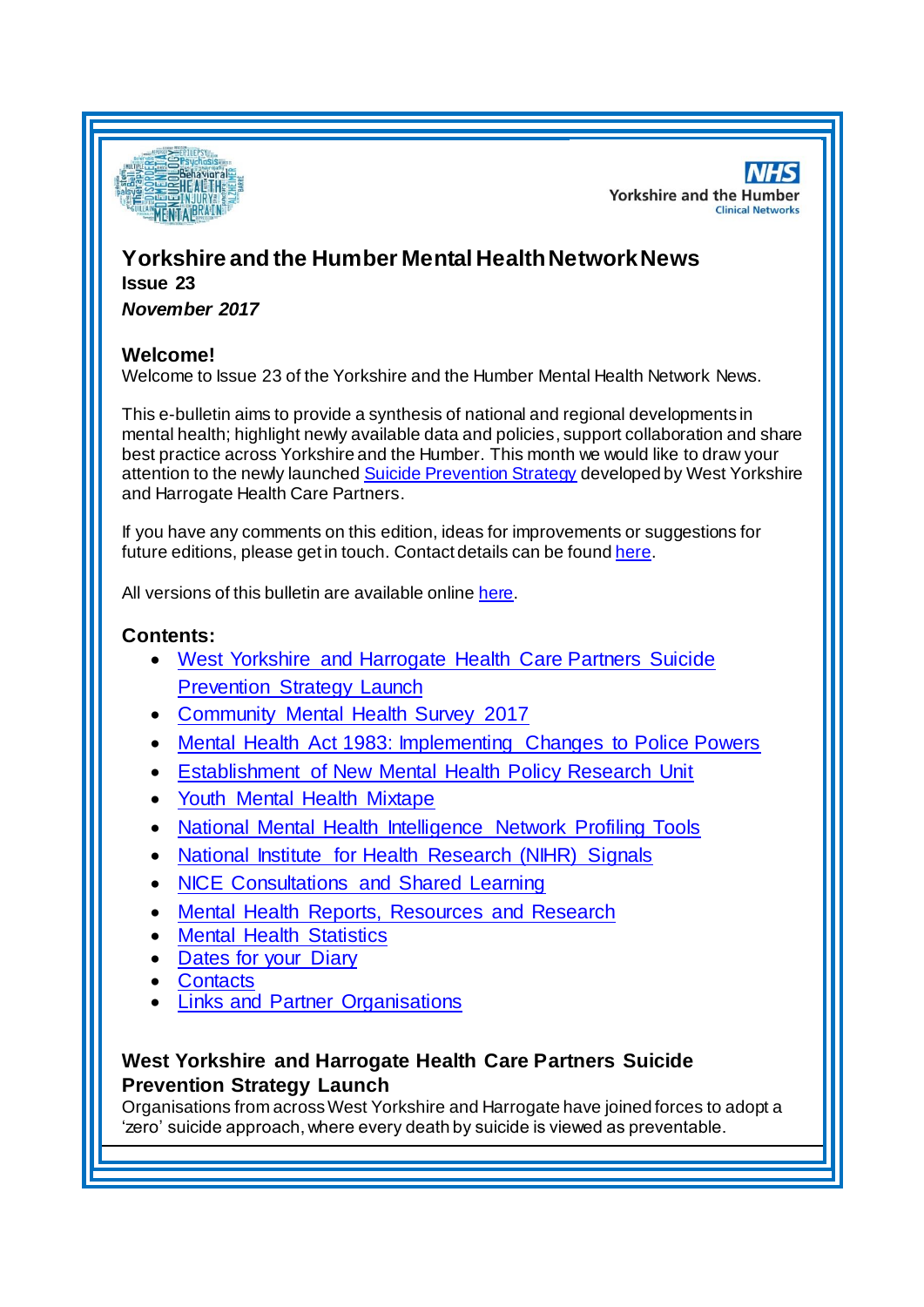Mental health providers, ambulance, police and fire services, local councils, prison services and voluntary community organisations are coming together to make a real difference through what is an ambitious but practical strategy to tacking suicide. The plan sets out how they will reduce suicide by 10% across the West Yorkshire and Harrogate area, and by 75% in targeted areas.

To read the strategy in full clic[k here](http://www.southwestyorkshire.nhs.uk/wp-content/uploads/2017/11/0192-West-Yorkshire-STP-PRINT.pdf) and to view a newly developed suicide prevention infographic clic[k here](http://www.southwestyorkshire.nhs.uk/wp-content/uploads/2017/11/0368-suicide-prevention-infographic.pdf).

## <span id="page-1-0"></span>**Community Mental Health Survey 2017**

The Care Quality Commission (CQC) has published the 2017 Community Mental Health [Survey: Statistical Release.](http://www.cqc.org.uk/publications/surveys/community-mental-health-survey-2017) This report presents the experiences of more than 12,000 people and indicates that patient experiences of community services have not improved in the last year in the majority of areas. The report identifies the following areas of improvement: crisis care; access and coordination of care, involvement in care, monitoring the effects of medication and receiving additional support.

## <span id="page-1-1"></span>**Mental Health Act 1983: Implementing Changes to Police Powers**

The Department of Health has published: [Guidance for the implementation of changes to](https://www.gov.uk/government/publications/mental-health-act-1983-implementing-changes-to-police-powers)  [police powers and places of safety provisions in the mental health act 1983](https://www.gov.uk/government/publications/mental-health-act-1983-implementing-changes-to-police-powers). This document provides guidance on implementing changes to the provision on police powers and places of safety in the Mental Health Act and is aimed at police forces, mental health services, CCGs, and ambulance services.

The changes to the Act come into force from 11 December 2017 and an accompanying letter from NHS England can be viewed [here](http://www.yhscn.nhs.uk/media/PDFs/MH%20North/07203%20NHSE%20NHSI%20letter%20re%20s135%206%20MHA%20changes.pdf).

## <span id="page-1-2"></span>**Establishment of New Mental Health Policy Research Unit**

University College London and King's College London are to lead the establishment of the ne[w NIHR Mental Health Policy Research Unit.](https://www.centreformentalhealth.org.uk/news/research-unit-to-bring-evidence-to-forefront-of-mental-health-policy) The research unit will focus on prevention, access and quality of mental health care, by conducting research on the impact of existing policies and to guide future plans, as well as by providing expert advice.

## <span id="page-1-3"></span>**Youth Mental Health Mixtape**

North East Lincolnshire Youth Council, supported by Estuary TV and a number of other partners, has developed a series of videos to raise awareness of mental health with children and young people. The Youth Mental Health Mixtape can be viewed [here.](https://www.youtube.com/watch?v=hJmAirxijUM&list=PLmN4KRAoq1GHGBn__-EZmlhrKPHRAR9u-&index=5)

## **National Mental Health Intelligence Network Profiling Tools**

The National Mental Health Intelligence Network (NMHIN) has been conducting further developments on their suite of mental health profiling tools. Click on the links below to access the updates:

**[Common Mental Health Disorders](http://links.govdelivery.com/track?type=click&enid=ZWFzPTEmbXNpZD0mYXVpZD0mbWFpbGluZ2lkPTIwMTcxMDA1Ljc5MDY3OTkxJm1lc3NhZ2VpZD1NREItUFJELUJVTC0yMDE3MTAwNS43OTA2Nzk5MSZkYXRhYmFzZWlkPTEwMDEmc2VyaWFsPTE2OTU2NDQyJmVtYWlsaWQ9c2FyYWguYm91bEBuaHMubmV0JnVzZXJpZD1zYXJhaC5ib3VsQG5ocy5uZXQmdGFyZ2V0aWQ9JmZsPSZleHRyYT1NdWx0aXZhcmlhdGVJZD0mJiY=&&&108&&&https://fingertips.phe.org.uk/profile-group/mental-health/profile/common-mental-disorders)**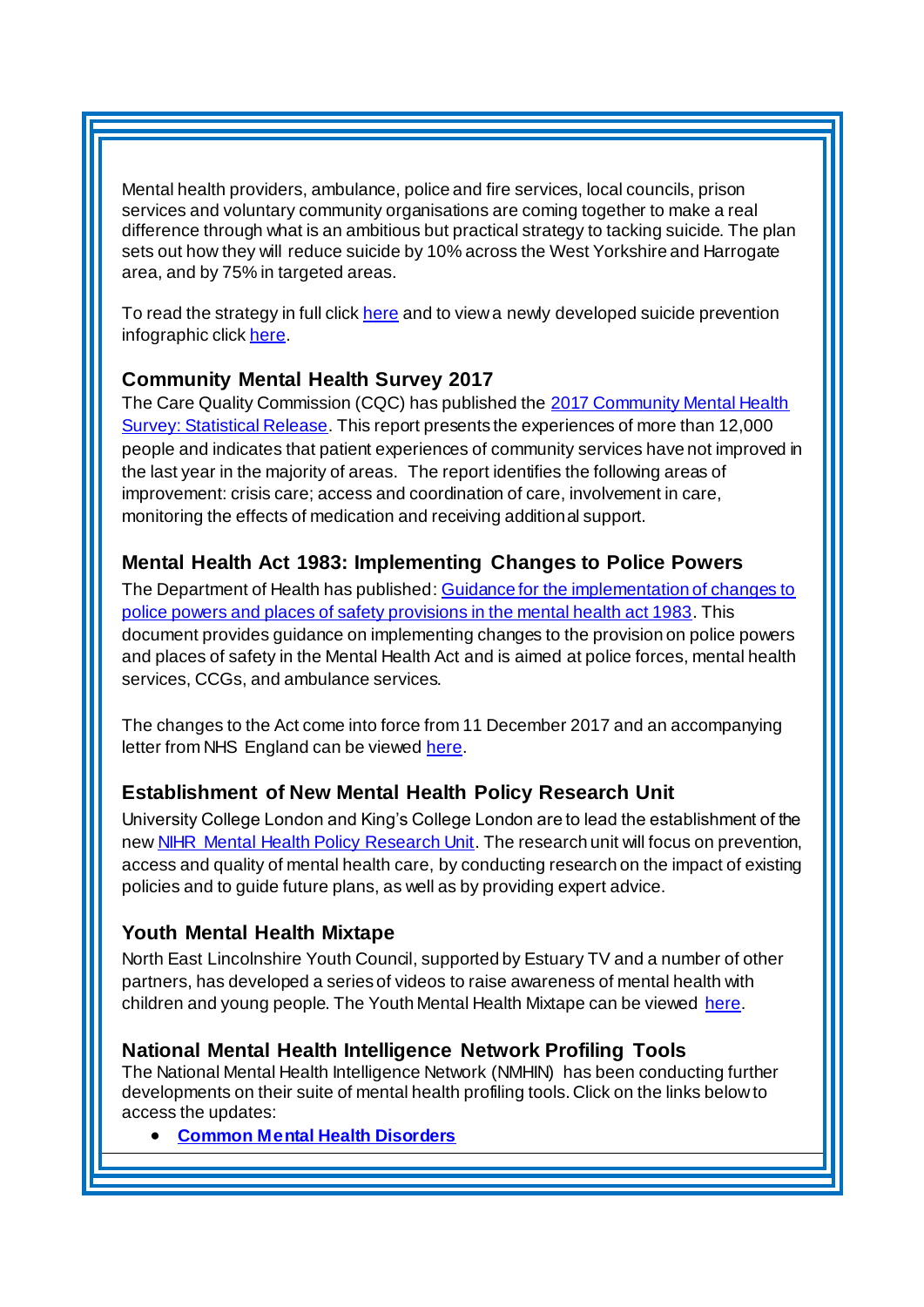- **[Severe Mental Illness](http://links.govdelivery.com/track?type=click&enid=ZWFzPTEmbXNpZD0mYXVpZD0mbWFpbGluZ2lkPTIwMTcxMDA1Ljc5MDY3OTkxJm1lc3NhZ2VpZD1NREItUFJELUJVTC0yMDE3MTAwNS43OTA2Nzk5MSZkYXRhYmFzZWlkPTEwMDEmc2VyaWFsPTE2OTU2NDQyJmVtYWlsaWQ9c2FyYWguYm91bEBuaHMubmV0JnVzZXJpZD1zYXJhaC5ib3VsQG5ocy5uZXQmdGFyZ2V0aWQ9JmZsPSZleHRyYT1NdWx0aXZhcmlhdGVJZD0mJiY=&&&109&&&http://fingertips.phe.org.uk/profile-group/mental-health/profile/severe-mental-illness)**
- **[Suicide Prevention](http://links.govdelivery.com/track?type=click&enid=ZWFzPTEmbXNpZD0mYXVpZD0mbWFpbGluZ2lkPTIwMTcxMDA1Ljc5MDY3OTkxJm1lc3NhZ2VpZD1NREItUFJELUJVTC0yMDE3MTAwNS43OTA2Nzk5MSZkYXRhYmFzZWlkPTEwMDEmc2VyaWFsPTE2OTU2NDQyJmVtYWlsaWQ9c2FyYWguYm91bEBuaHMubmV0JnVzZXJpZD1zYXJhaC5ib3VsQG5ocy5uZXQmdGFyZ2V0aWQ9JmZsPSZleHRyYT1NdWx0aXZhcmlhdGVJZD0mJiY=&&&110&&&http://fingertips.phe.org.uk/profile-group/mental-health/profile/suicide)**
- **[Suicide Prevention Atlas](http://links.govdelivery.com/track?type=click&enid=ZWFzPTEmbXNpZD0mYXVpZD0mbWFpbGluZ2lkPTIwMTcxMDA1Ljc5MDY3OTkxJm1lc3NhZ2VpZD1NREItUFJELUJVTC0yMDE3MTAwNS43OTA2Nzk5MSZkYXRhYmFzZWlkPTEwMDEmc2VyaWFsPTE2OTU2NDQyJmVtYWlsaWQ9c2FyYWguYm91bEBuaHMubmV0JnVzZXJpZD1zYXJhaC5ib3VsQG5ocy5uZXQmdGFyZ2V0aWQ9JmZsPSZleHRyYT1NdWx0aXZhcmlhdGVJZD0mJiY=&&&111&&&https://healthierlives.phe.org.uk/topic/suicide-prevention)**

A new tool is in the process of development: **Depression in Older People.**

Depression in people 65 and over is very common, yet it is not a normal part of aging. It can affect 1 in 5 older people in the community and 2 in 5 in care homes. It is often underdetected and under-treated. The real burden of the problem is difficult to understand. Intelligence tools on depression in older people are being developed and the NMHIN want to hear about your needs for data and information s[o please complete a](http://links.govdelivery.com/track?type=click&enid=ZWFzPTEmbXNpZD0mYXVpZD0mbWFpbGluZ2lkPTIwMTcxMTA3LjgwNDg3NTcxJm1lc3NhZ2VpZD1NREItUFJELUJVTC0yMDE3MTEwNy44MDQ4NzU3MSZkYXRhYmFzZWlkPTEwMDEmc2VyaWFsPTE2OTY0MTUyJmVtYWlsaWQ9c2FyYWguYm91bEBuaHMubmV0JnVzZXJpZD1zYXJhaC5ib3VsQG5ocy5uZXQmdGFyZ2V0aWQ9JmZsPSZleHRyYT1NdWx0aXZhcmlhdGVJZD0mJiY=&&&100&&&https://surveys.phe.org.uk/TakeSurvey.aspx?SurveyID=m65M55l3) short survey to ensure the products meet your needs.

#### <span id="page-2-0"></span>**National Institute for Health Research (NIHR) Signals**

The latest series of summaries of recently published research by the NIHR contain information on:

- [Talking therapy may relieve high levels of anxiety about health conditions](https://discover.dc.nihr.ac.uk/portal/article/4000815/talking-therapy-may-relieve-high-levels-of-anxiety-about-health-conditions)
- [Uncertain benefit of adding amisulpiride to clozapine for treatment-resistant](https://discover.dc.nihr.ac.uk/portal/article/4000833/uncertain-benefit-of-adding-amisulpiride-to-clozapine-for-treatment-resistant-schizophrenia)  **[schizophrenia](https://discover.dc.nihr.ac.uk/portal/article/4000833/uncertain-benefit-of-adding-amisulpiride-to-clozapine-for-treatment-resistant-schizophrenia)**
- [Aerobic exercise moderately reduces depressive symptoms in new mothers](https://discover.dc.nihr.ac.uk/portal/article/4000841/aerobic-exercise-moderately-reduces-depressive-symptoms-in-new-mothers)

The summaries intend to provide decision makers in health and social care organisations with evidence they can use to improve patient care.

## <span id="page-2-1"></span>**NICE Consultations and Shared Learning**

NICE has published the following Surveillance Report, providing a summary of new evidence published related to a NICE guideline and the decision that NICE has taken about the need to update the relevant clinical guideline in light of new evidence.

 [Bipolar Disorder: Assessment and Management \(CG185 –](https://www.nice.org.uk/guidance/cg185/resources/surveillance-report-2017-bipolar-disorder-assessment-and-management-2014-nice-guideline-cg185-4656320608/chapter/Surveillance-decision?tab=evidence) 2014) – surveillance decision: NICE will not update the guideline at this time, however editorial or factual corrections were identified and have been added to an appendix.

## **Mental Health Reports, Resources and Research**

Citizens Advice has published Joining the Dots: Integrating Practical Support in Mental [Healthcare Settings in England.](https://www.citizensadvice.org.uk/about-us/policy/policy-research-topics/health-and-care-policy-research/public-services-policy-research/joining-the-dots-integrating-practical-support-in-mental-healthcare-settings-in-england/) This report found that problems at work, at home, with government services or with service providers can have serious knock-on effects for people's mental health. Failing to tackle the practical problems a person is facing can make recovery from mental health problems much more difficult. There is evidence that points to the need for a broader approach to mental healthcare, incorporating practical support as both a preventative measure and a vital part of recovery. Integrating practical support alongside mental health services can improve patient outcomes and reduce demand on public services.

The Care Quality Commission has published Review of Children and Young People's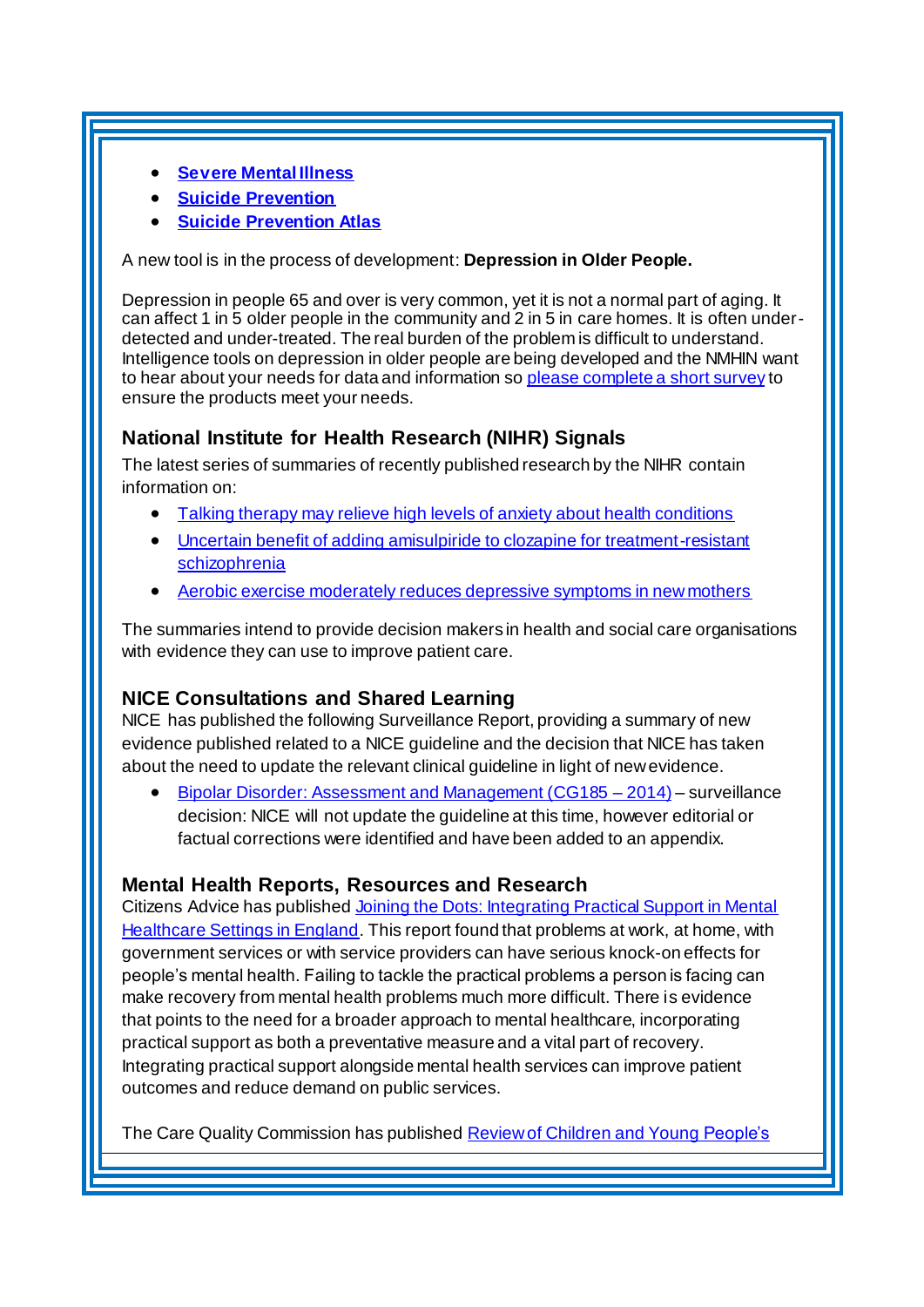[Mental Health Services: Phase One Report](http://www.cqc.org.uk/publications/themed-work/review-children-young-peoples-mental-health-services-phase-one-report). This first report from the review examines the quality and accessibility of mental health services for children and young people and summarises the current state of knowledge from inspection reports, a review of recent policy and evidence, and engagement with experts.

Public Health England has published a suite of resources to [improve healthcare](https://www.gov.uk/government/publications/improving-healthcare-access-for-people-with-learning-disabilities)  [access for people with learning disabilities.](https://www.gov.uk/government/publications/improving-healthcare-access-for-people-with-learning-disabilities) The resources include guidance for implementing a Health Charter, a self-assessment tool and a series of short information sheets.

The Social Care Institute for Excellence has published [a series of resources](https://www.scie.org.uk/children/care/mental-health/) aimed at improving the emotional wellbeing and mental health support for looked after children and young people, care leavers, those on Special Guardianship Orders and those who are adopted. The resources will be informative for those who work with young people, commissioners of care services and others working with children.

## <span id="page-3-0"></span>**Mental Health Statistics**

The following statistics have recently been released please click on the links to review further:

- <span id="page-3-1"></span>[Learning Disabilities Health Check Scheme, England](https://digital.nhs.uk/catalogue/PUB30148): Quarters 1 and 2, 2017-18
- [Learning Disability Services Monthly Statistics Commissioner Census](https://digital.nhs.uk/catalogue/PUB30150): October 2017, Provisional Statistics
- [Mental Capacity Act 2005, Deprivation of Liberty Safeguards Assessments](https://digital.nhs.uk/catalogue/PUB30131)
- [Mental Health Community Teams Activity:](https://www.gov.uk/government/statistics/mental-health-community-teams-activity-for-quarter-ending-september-2017) Quarter ending September 2017
- [Mental Health Services Monthly Statistics](https://www.gov.uk/government/statistics/mental-health-services-monthly-statistics-final-august-provisional-september-2017): Final August, Provisional September 2017
- [Mental Health Bulletin:](http://digital.nhs.uk/catalogue/PUB30160) 2016-17 Annual Report
- [Out of Area Placements in Mental Health Services:](https://www.gov.uk/government/statistics/out-of-area-placements-in-mental-health-services-sep-2017) September 2017
- [Overall Patient Experience Score: 2017 Community Mental Health Survey Update](https://www.gov.uk/government/statistics/overall-patient-experience-score-2017-community-mental-health-survey-update)
- [Psychological Therapies: Reports on the use of IAPT Services, England](https://digital.nhs.uk/catalogue/PUB30153): August 2017 Final, including reports on the integrated services pilot
- [Psychological Therapies, Annual report on the use of IAPT services:](https://digital.nhs.uk/catalogue/PUB30157) 2016 to 2017

#### **Dates for your Diary**

#### **Yorkshire and the Humber Mental Health Network Events:**

- Tuesday 23 January 2018, 10:00-15:30, **Yorkshire and the Humber Senior PWP Network**, Venue to be confirmed, Leeds. To book your place click **[here](https://www.eventbrite.co.uk/e/yorkshire-and-the-humber-senior-pwp-network-tickets-39836631437)**.
- Wednesday 7 February 2018, 09:45-15:45, **Yorkshire and the Humber IAPT Providers' Network**, Venue to be confirmed, Leeds. To book your place click **[here](https://www.eventbrite.co.uk/e/yorkshire-and-the-humber-iapt-providers-network-tickets-39836845076)**.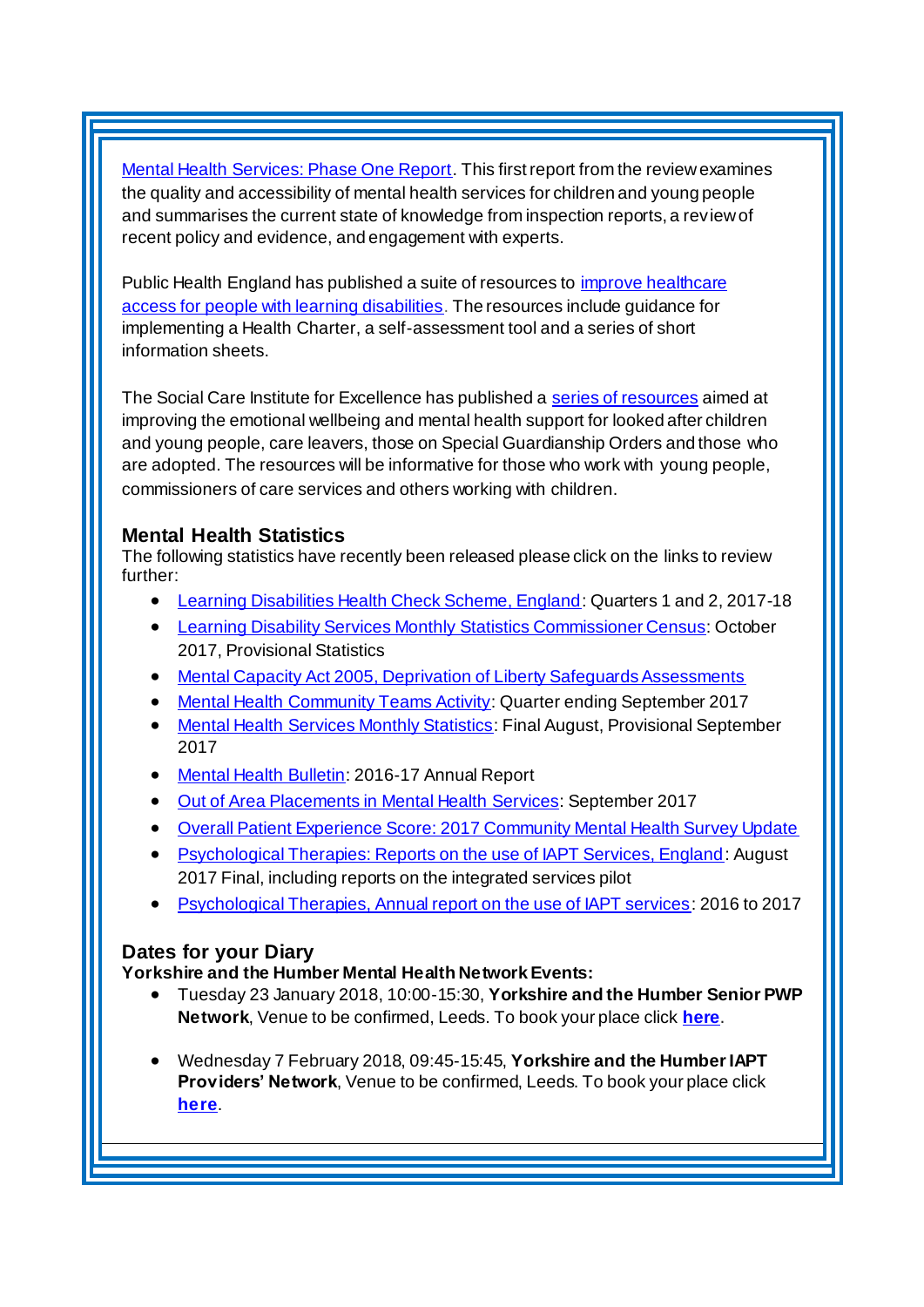Thursday 22 March 2018, 13:30-16:30, **Yorkshire and the Humber EIP Network**, Oxford Place, Leeds. To book your place click **[here](https://www.eventbrite.co.uk/e/yorkshire-and-the-humber-eip-network-tickets-39657862735)**.

#### **Other Events:**

 **SafeTALK Course**, which aims to teach participants four basic steps to recognise if someone is having thoughts of suicide and how to connect them with resources that can help. Available on various dates throughout 2017.

**For further information, and to check course availability, email: [wdu@york.gov.uk](mailto:wdu@york.gov.uk) or visit the websit[e here](http://www.yorkworkforcedevelopment.org.uk/).**

- Tuesday 5 December 2017, 10:00-16:30, **North East Yorkshire & Humber Mental Health Transformation and Sustainability Network**, Novotel, York. To book your place clic[k here.](https://www.eventbrite.co.uk/e/north-east-yorkshire-and-humber-mental-health-transformation-and-sustainability-network-registration-35373145029)
- Wednesday 6 December 2017, 10:00-16:00, **Disrupting IAPT: Can Digital Pathways 'Change the Game'?**, Manchester Conference Centre, Manchester. To book your place clic[k here.](https://www.healthcareconferencesuk.co.uk/event/1292/book) NB: There is a cost to attend this event.
- Tuesday 12 December 2017, 10:00-16:00, **PWP Clinical Skills National Networking Forum**, Birmingham City Football Ground, Birmingham. To book your place clic[k here.](http://www.iapt-nnf.co.uk/booking/index/78/?utm_source=SBK%20Healthcare&utm_medium=email&utm_campaign=8609655_17116PT%201st%20email&dm_i=1SB0,54J93,MCTTTA,JNWLK,1) NB: There is a cost to attend this event.
- Wednesday 13 December 2017, 10:00-13:00, **Personal Health Budgets Essentials**, Hilton Leeds City, Leeds. To book your place clic[k here](https://www.events.england.nhs.uk/events/4760/personal-health-budgets-essentials-leeds).
- Thursday 11 January 2018, 09:00-17:00, **Double Disadvantage: Mental Health of Adults in Contact with the Criminal Justice System**, Central London. To book your place clic[k here.](https://www.publicpolicyexchange.co.uk/book.php?event=IA11-PPE&ss=em&tg=1c) NB: There is a cost to attend this event.
- Monday 15 January 2018, 09:00-17:00, **Achieving the 5 Year Forward View in Perinatal Mental Health Services,** De Vere West One, London. To book your place click [here.](https://www.healthcareconferencesuk.co.uk/event/1081/book) NB: There is a cost to attend this event.
- Tuesday 23 January 2018, 09:00-17:00, **IAPT National Networking Forum**, Birmingham City Football Ground, Birmingham. To book your place clic[k here](http://www.iapt-nnf.co.uk/booking/index/77/?utm_source=SBK%20Healthcare&utm_medium=email&utm_campaign=8639184_1801PT%201st%20email&dm_i=1SB0,5561C,MCTTTA,JQX1K,1). NB: There is a cost to attend this event.
- Wednesday 25 April 2018, 09:00-17:00, **Improving Mental Health Outcomes 2018**, The Bridgewater Hall, Manchester. To book your place clic[k here](https://openforumevents.co.uk/events/2018/improving-mental-health-outcomes-integrating-coordinating-and-transforming-services/?utm_source=OFE+S3.1+MH18+WC+27.11.17+&utm_medium=email&utm_campaign=OFE+S3.1+MH18+WC+27.11.17). NB: There is a cost to attend this event.
- Wednesday 20 June 2018, 09:00-17:00, **Family Interventions in Mental Health**